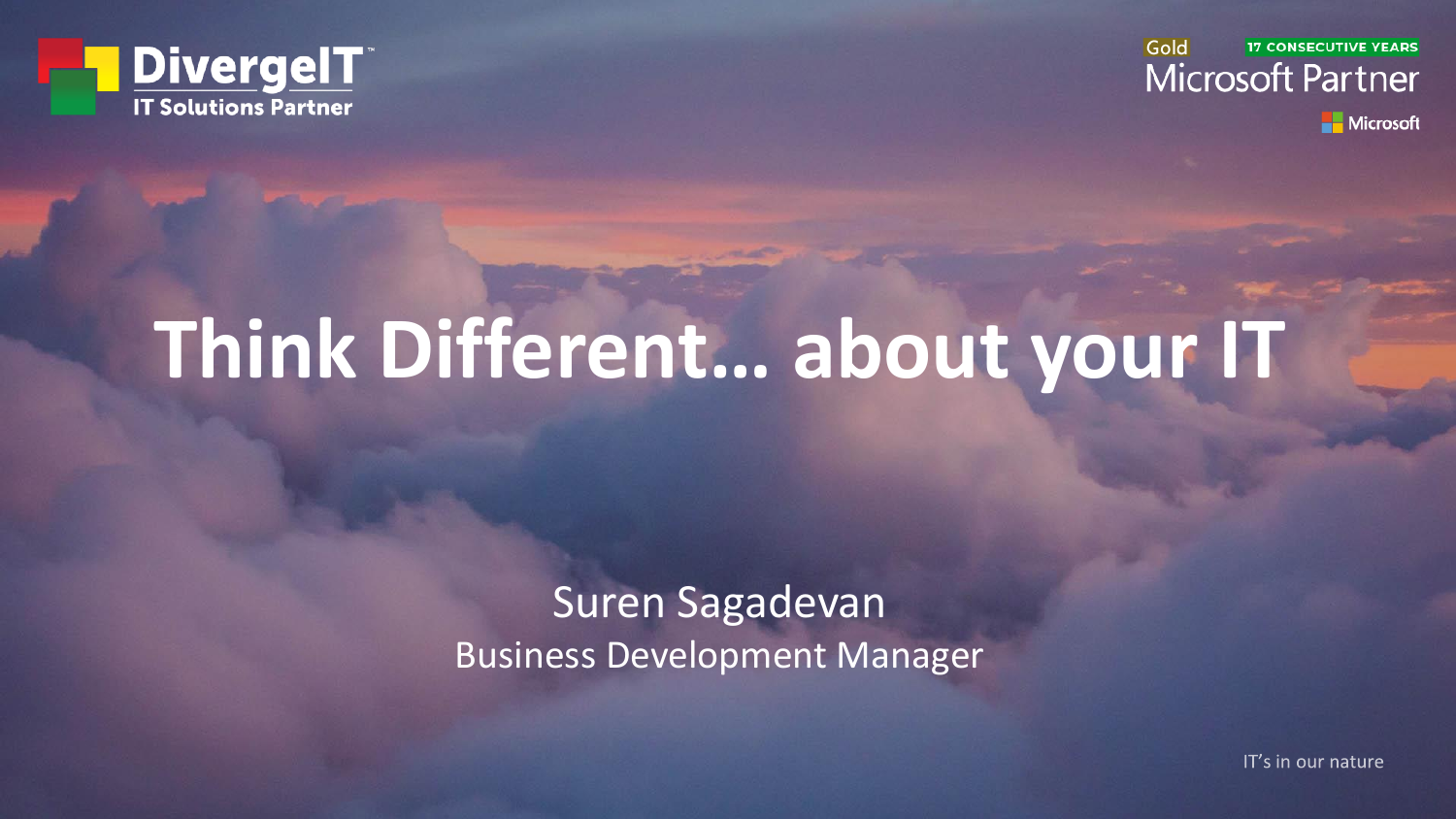**Think Different… about your IT**

- **IT has changed… is your approach changing with it?**
- **How do you measure IT success?**
- **Cyber Insurance: You're covered, but are you "covered"?**
- **Guidelines to help shape your IT strategy**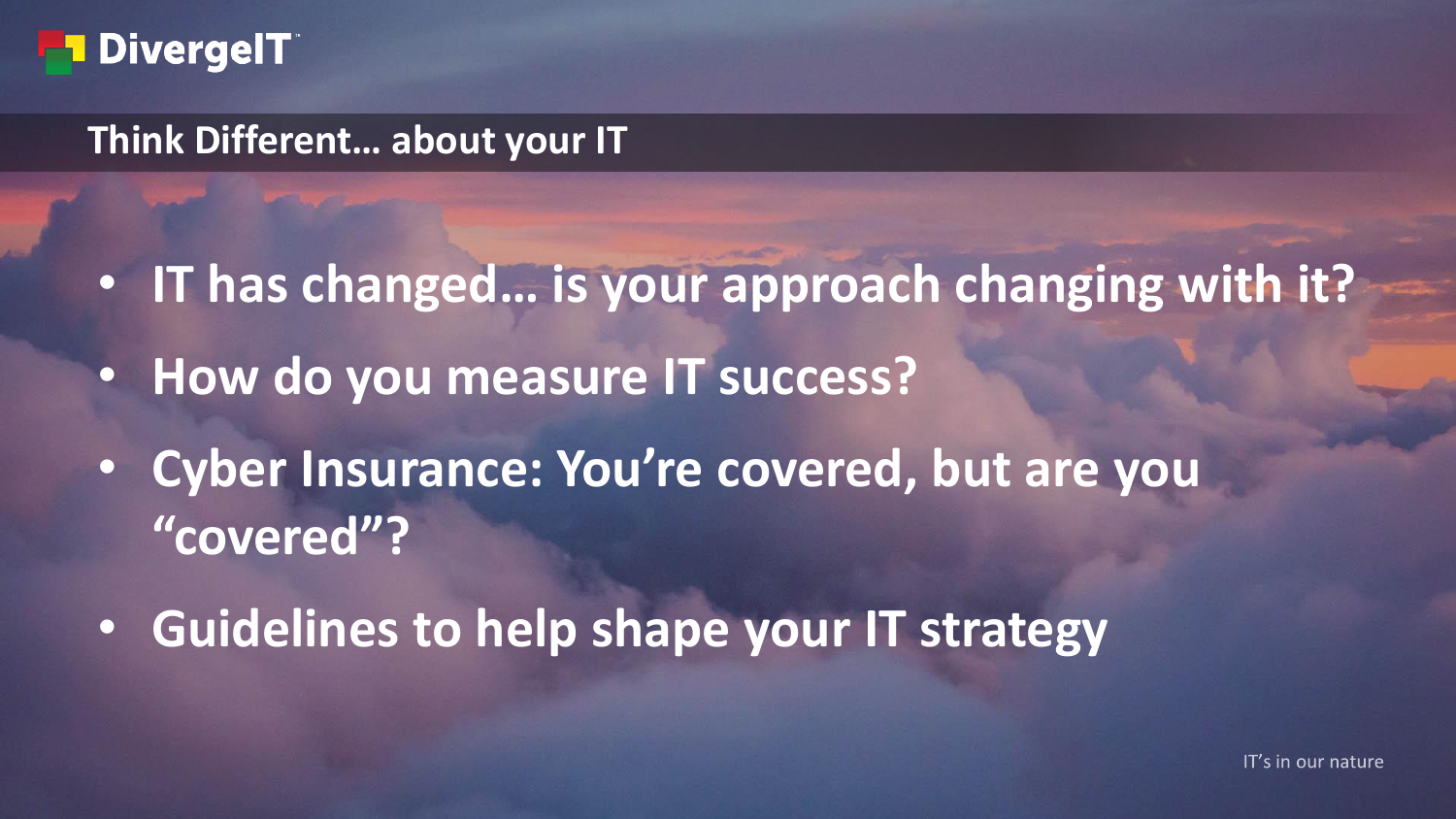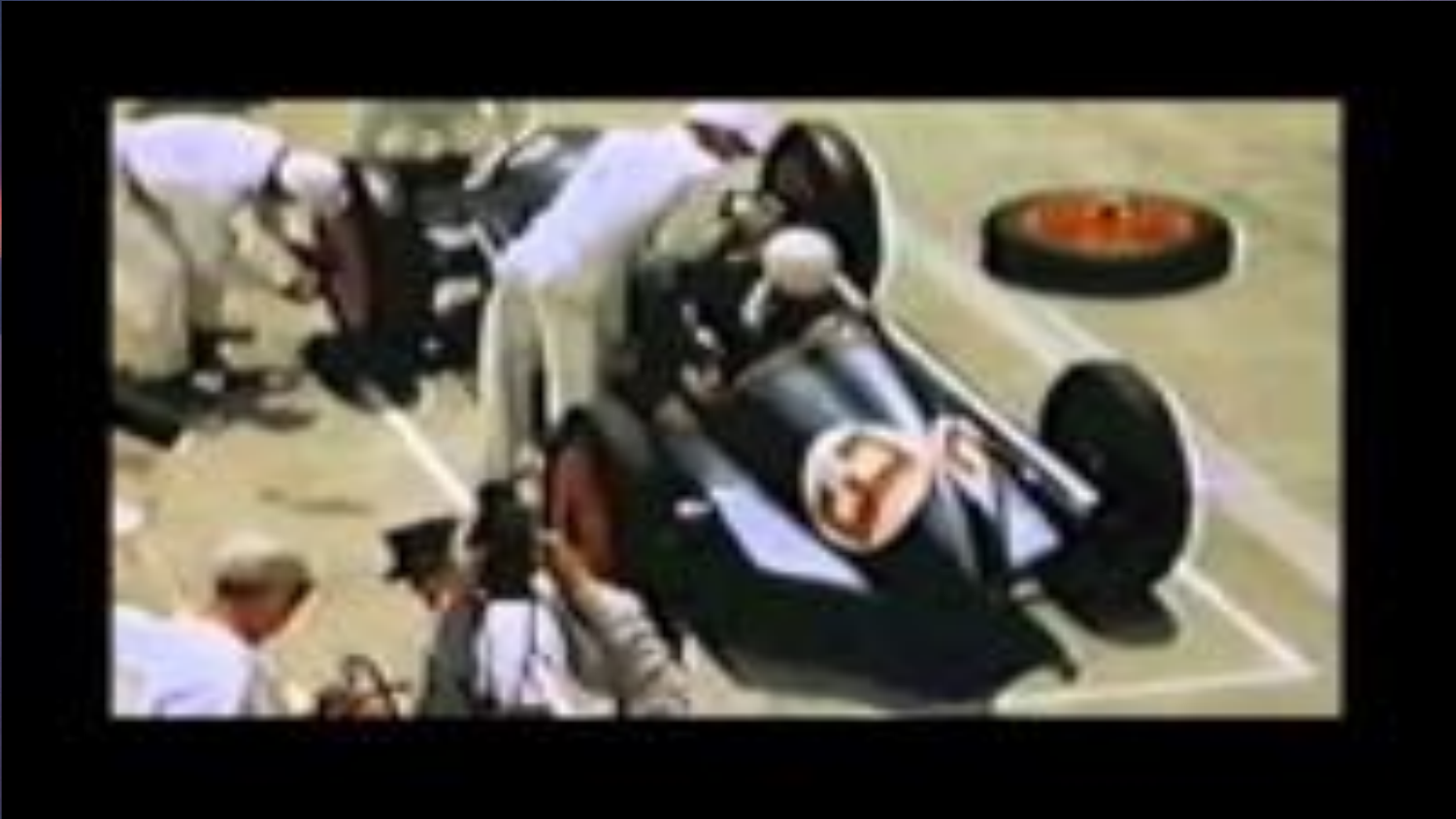# **IT has changed…**

## **is your approach changing with it?**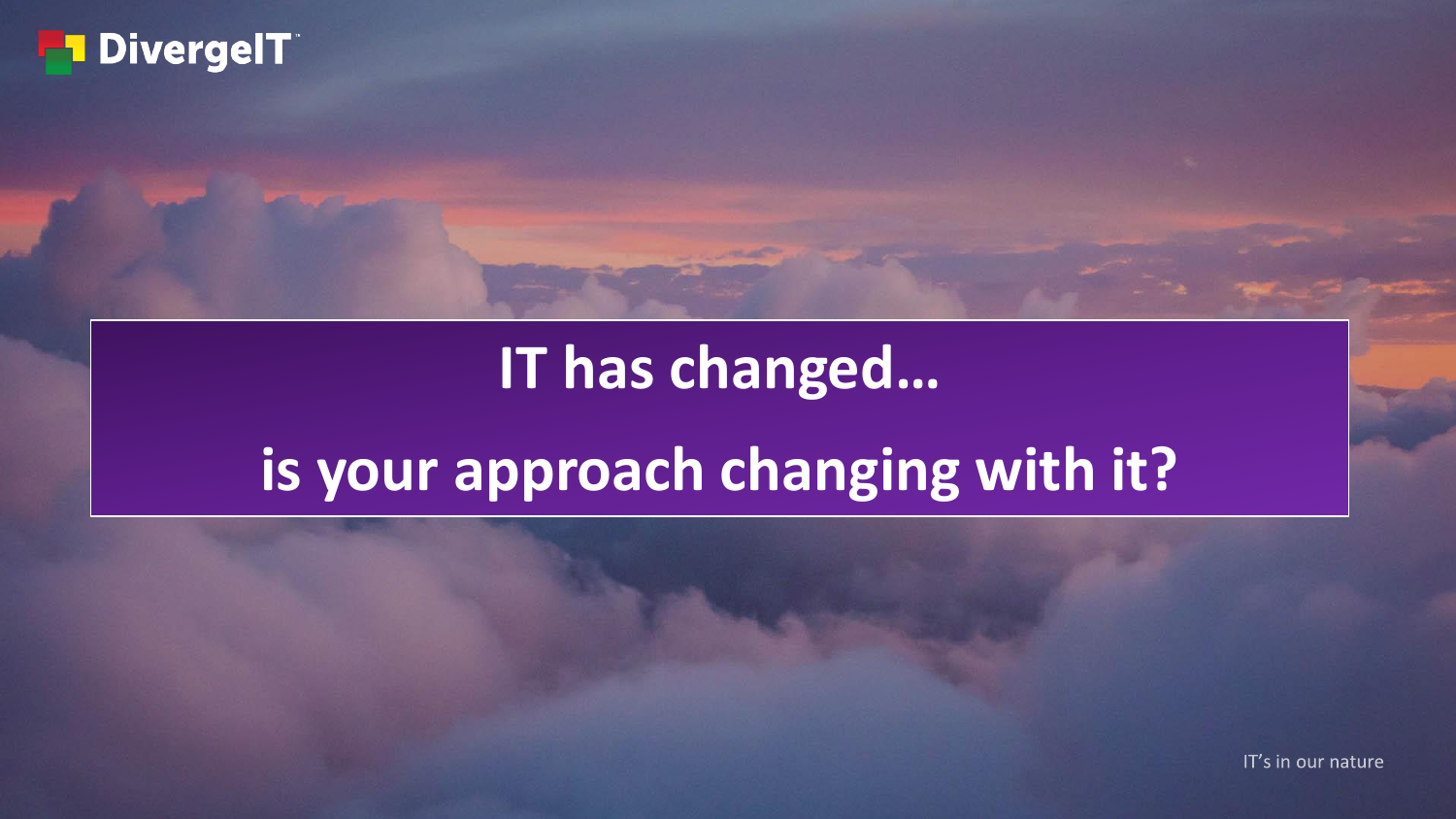#### **How has IT changed over the last 30 years?**



- **Transition from break / fix approach**
- **Complexity of IT infrastructure**
- **Tools and resources to manage IT**
- **Threats increased in frequency and severity**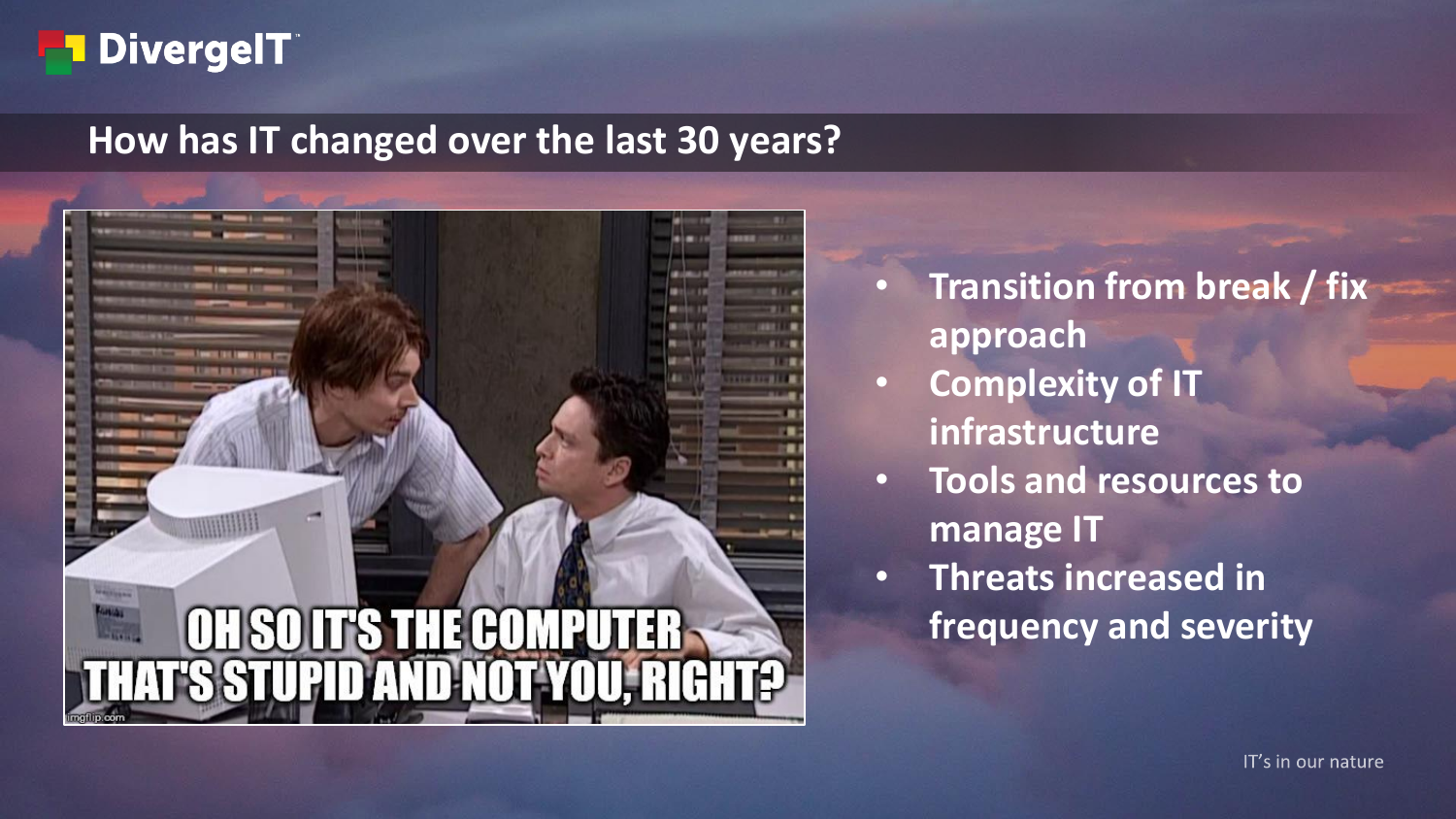

## **How do you measure IT success?**



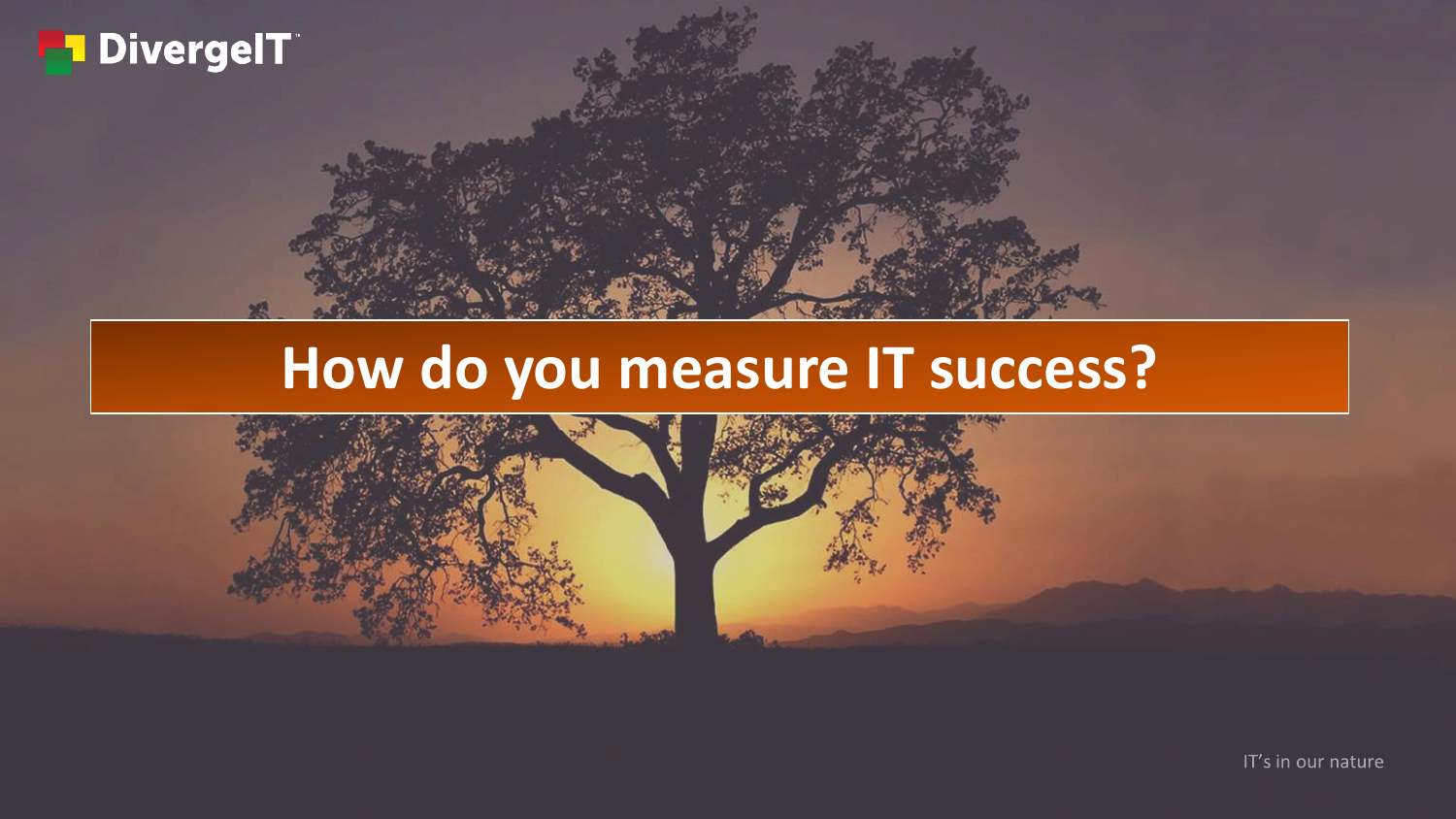### <mark>T</mark> DivergelT **T**

#### **If it doesn't get measured, it won't get done.**



SE CHAVE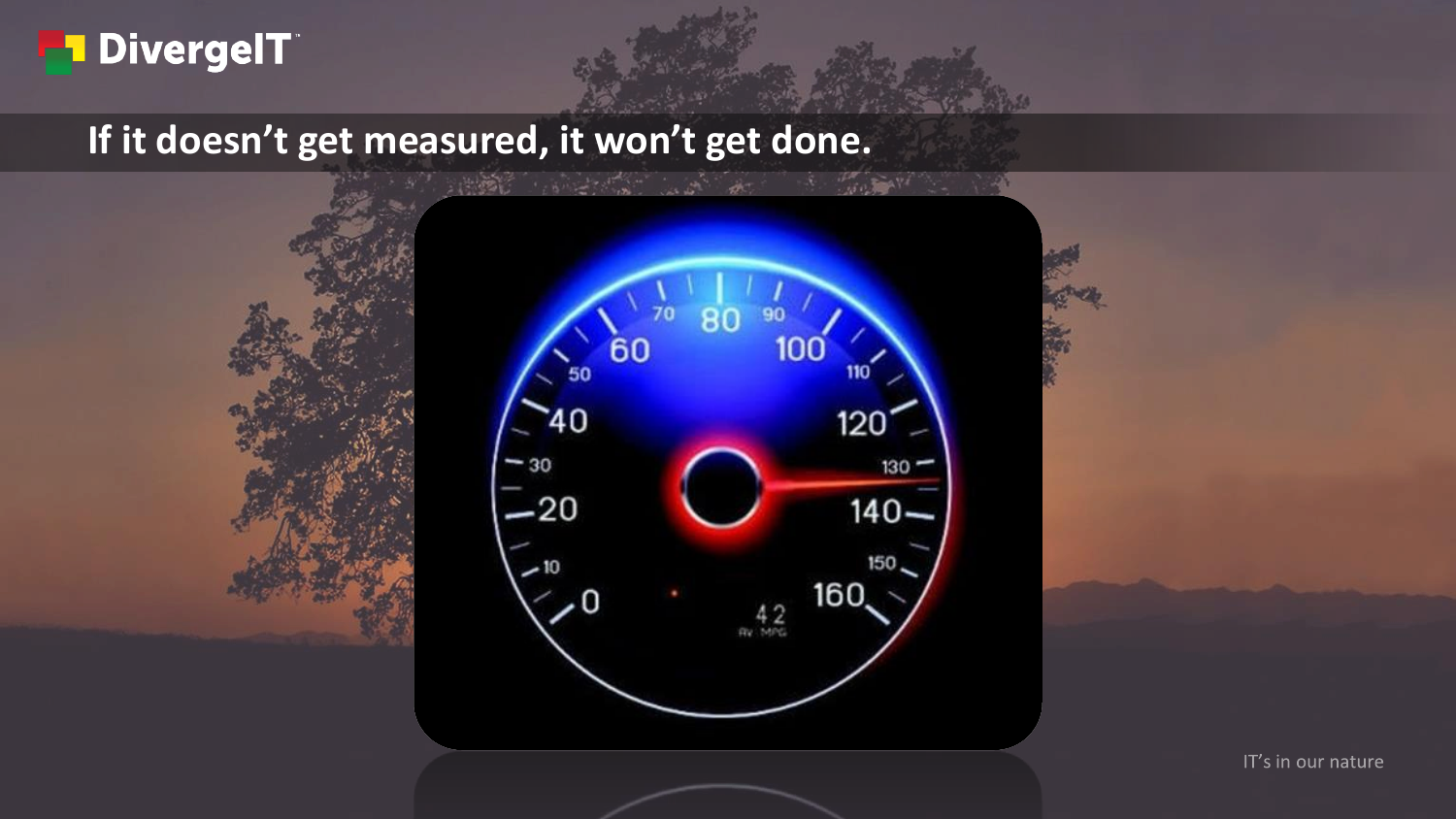**HOW do you measure IT success?**

- **Can you or your IT team or resource quickly provide a report on the following?**
	- **Antivirus**
	- **Patching**
	- **MFA**
	- **Active Email Accounts**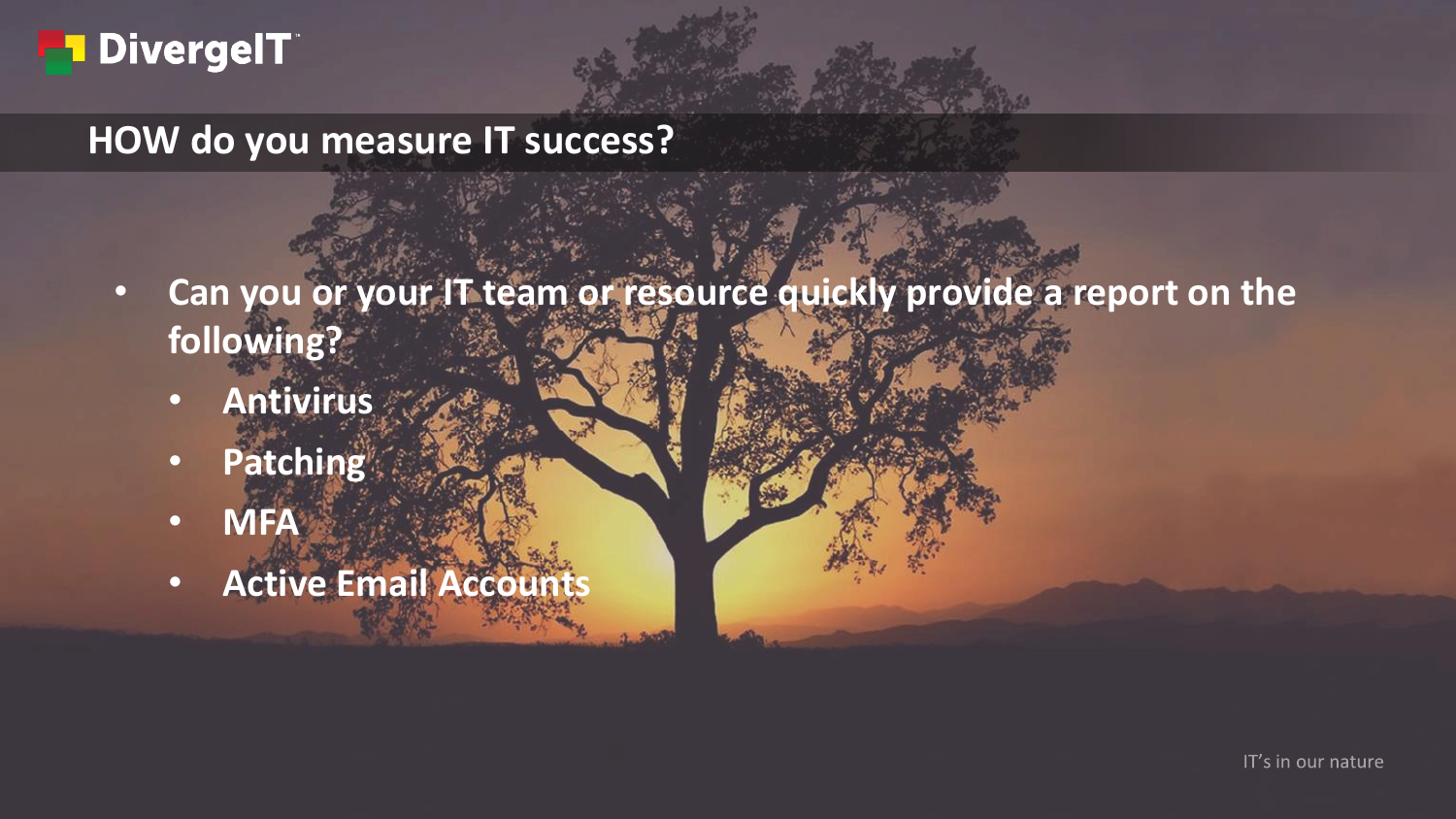## <mark>T</mark> DivergelT®

#### **"But we just passed an audit"**

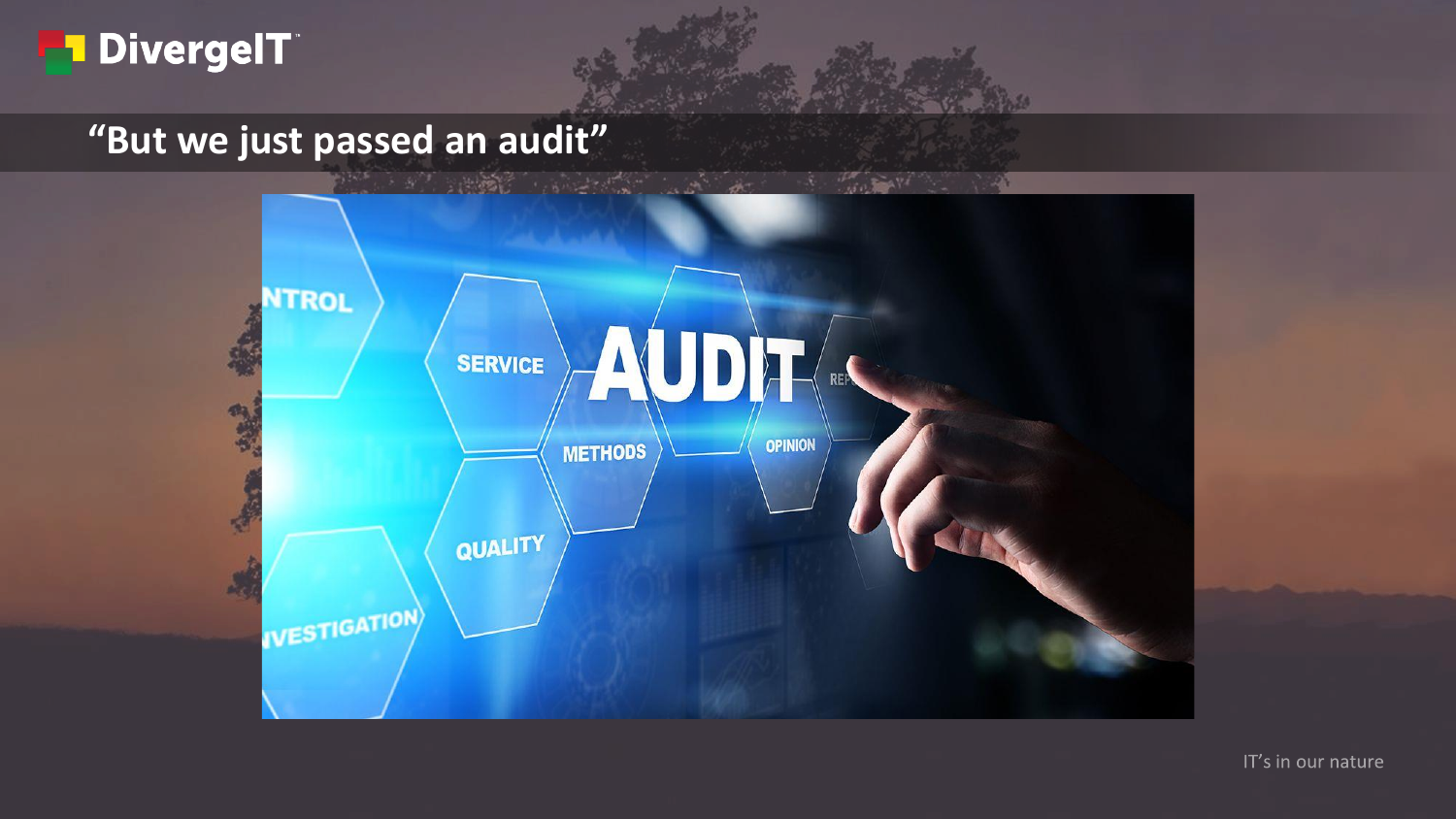### **P** DivergelT

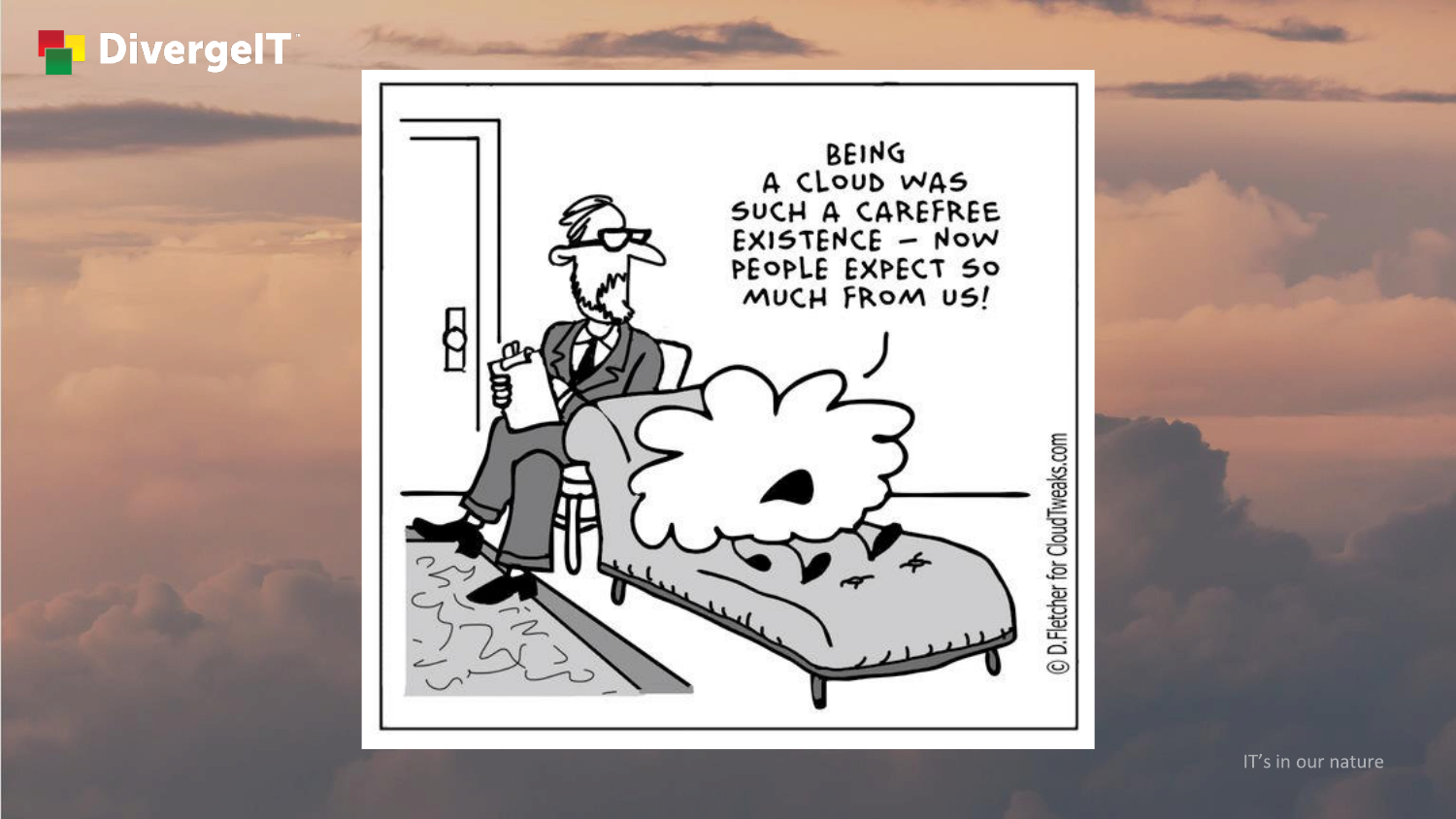### **PRODUCED**

## **Cyber Insurance… you're covered, but are you covered?**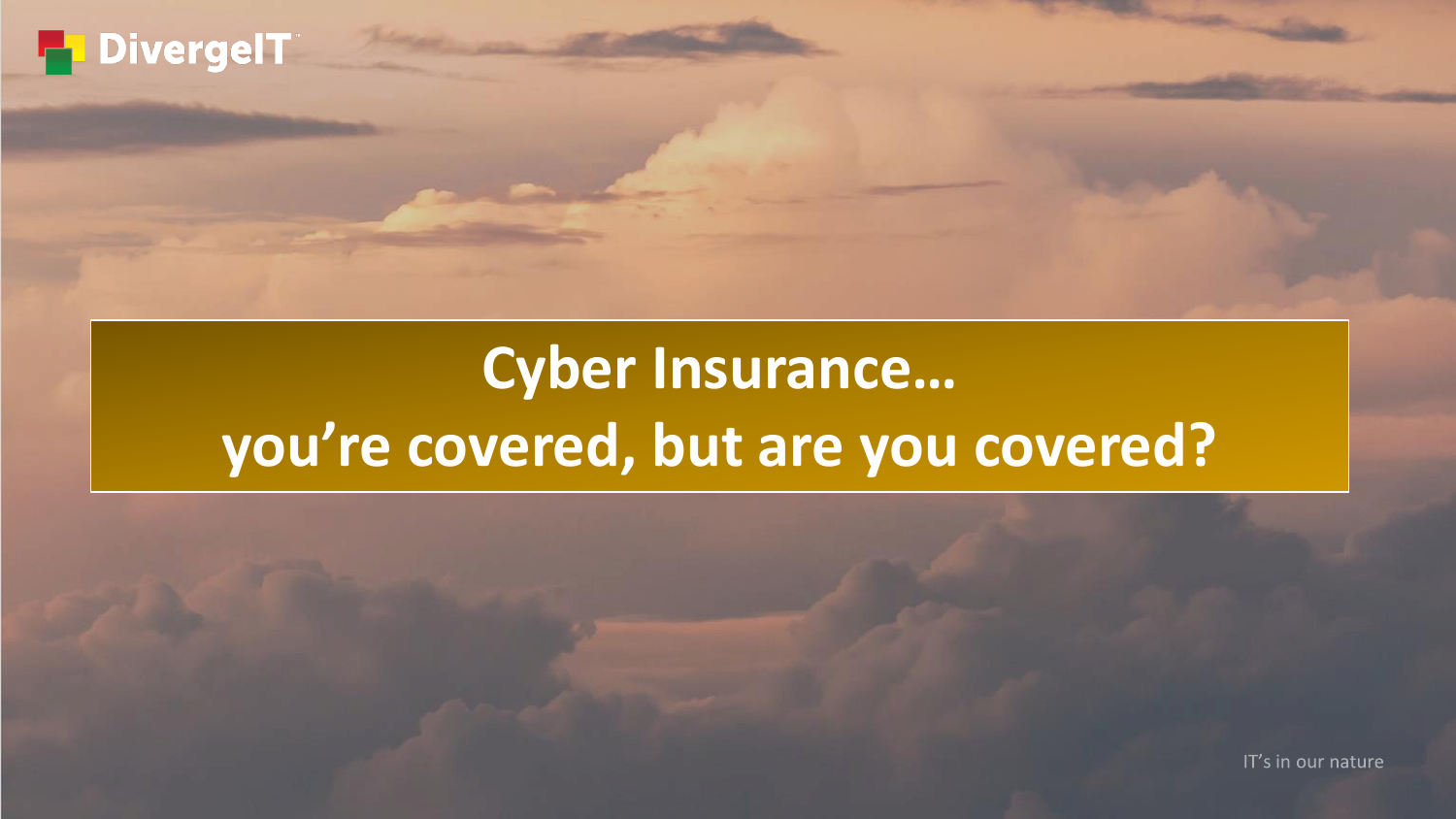### **P** DivergelT

#### **It's not like other types of insurance**

#### • **Car Insurance**

- <sup>o</sup> **How many tickets have you had?**
- <sup>o</sup> **How many accidents have you been in?**
- **Life Insurance**
	- <sup>o</sup> **Are you a smoker?**
	- <sup>o</sup> **What medications are you taking?**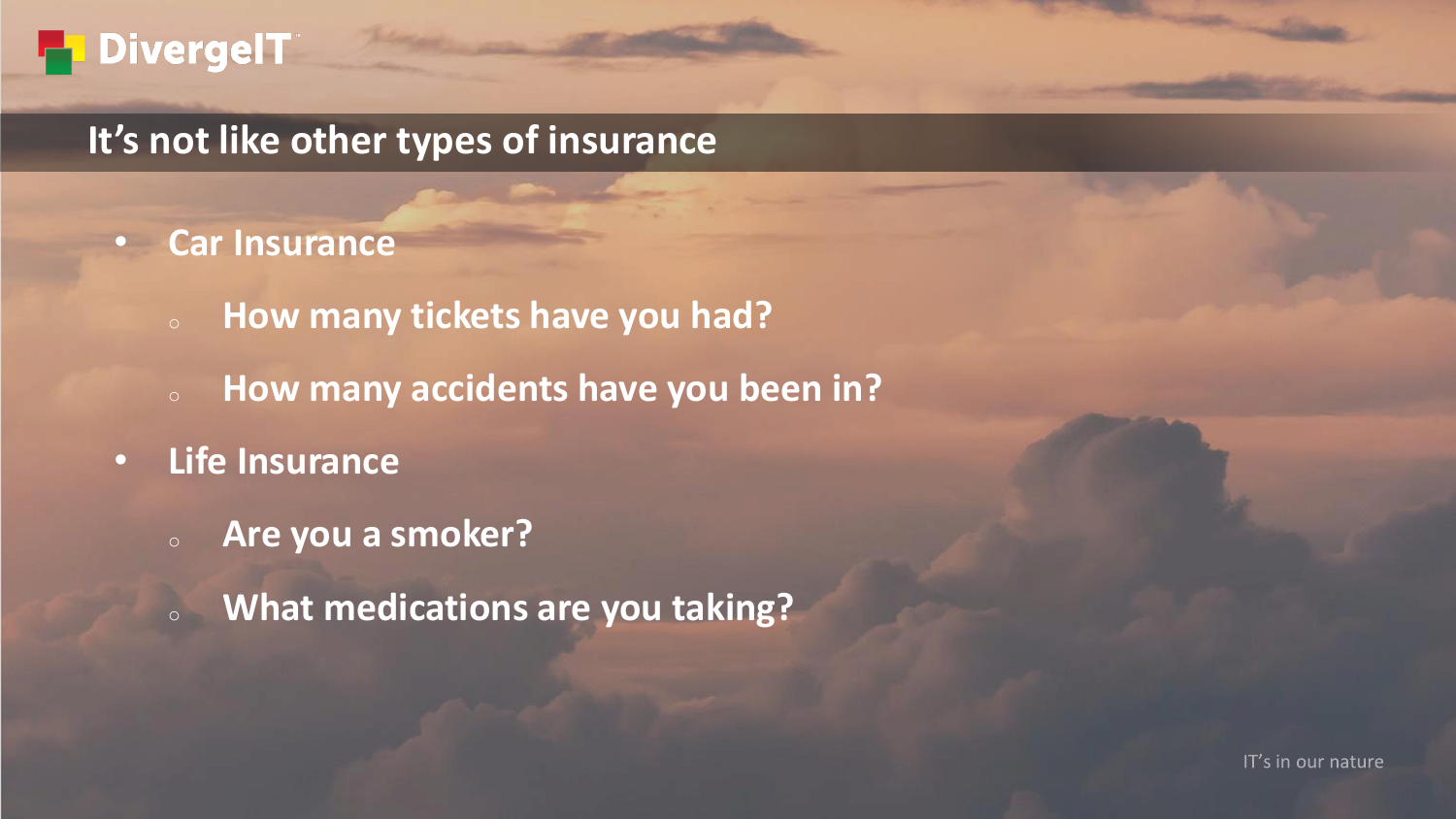### **H** DivergelT

#### **Cyber Insurance Applications can be arduous…**

- **They may ask questions like this about your Encryption:**
	- While at-rest in your databases/on your network?
	- <sup>o</sup> **In internal and external email transmissions?**
	- **On wireless networks?**
	- <sup>o</sup> **In file transfers?**
	- <sup>o</sup> **On mobile computing devices including laptops and smart phones?**

*These are sample questions only and are not representative of all cyber insurance application processes*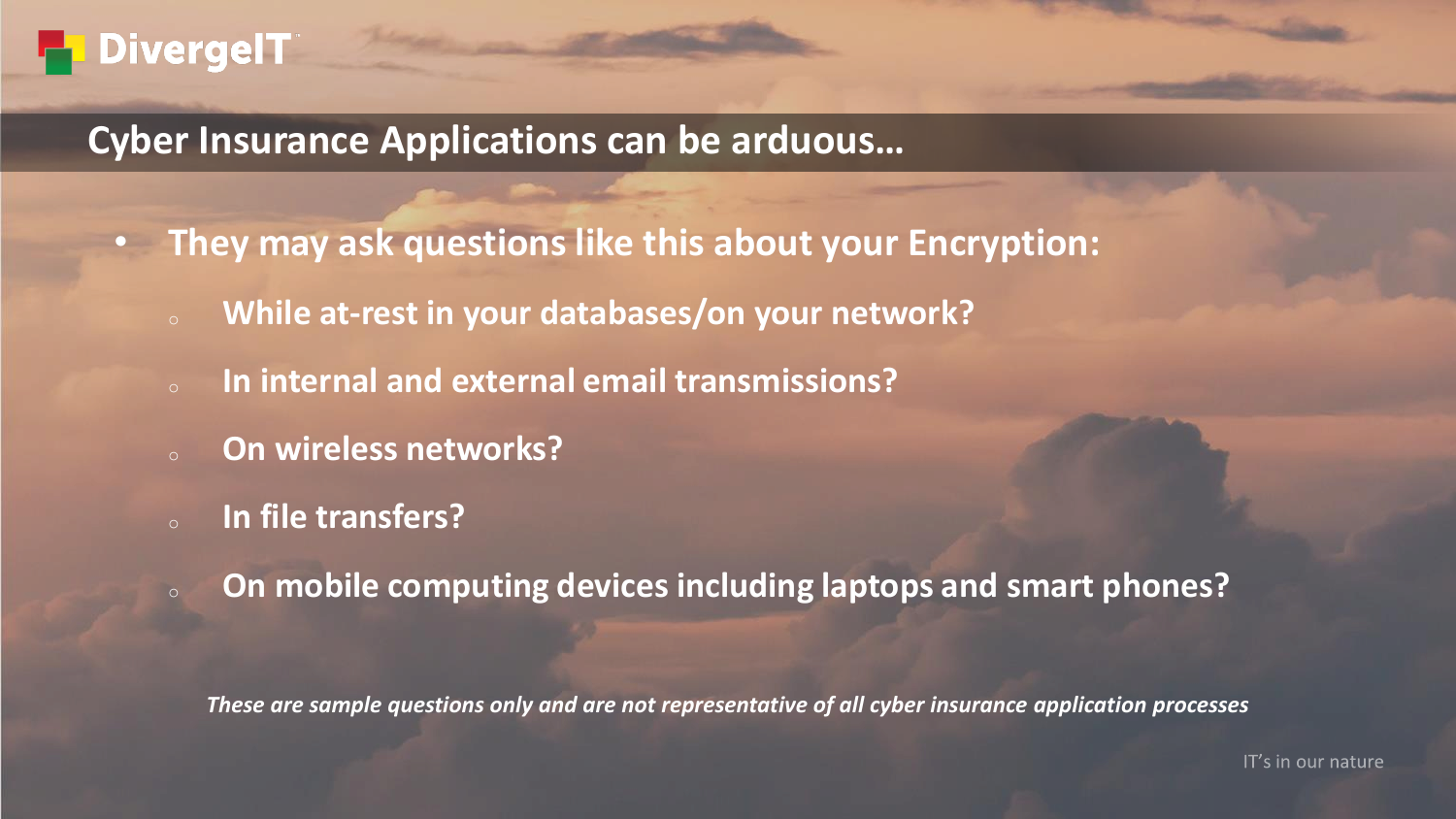#### **Cyber Insurance Applications can be arduous…**

- **They may ask questions like this about your Security:**
	- <sup>o</sup> **Do you use anti-virus software and regularly apply updates/patches**
	- <sup>o</sup> **Do you have a defined process implemented to regularly patch your systems and applications?**
	- <sup>o</sup> **Have you installed and do you maintain a firewall configuration to protect data?**
	- Do you regularly scan your network for weaknesses, including for SQL **injection vulnerabilities?**

*These are sample questions only and are not representative of all cyber insurance application processes*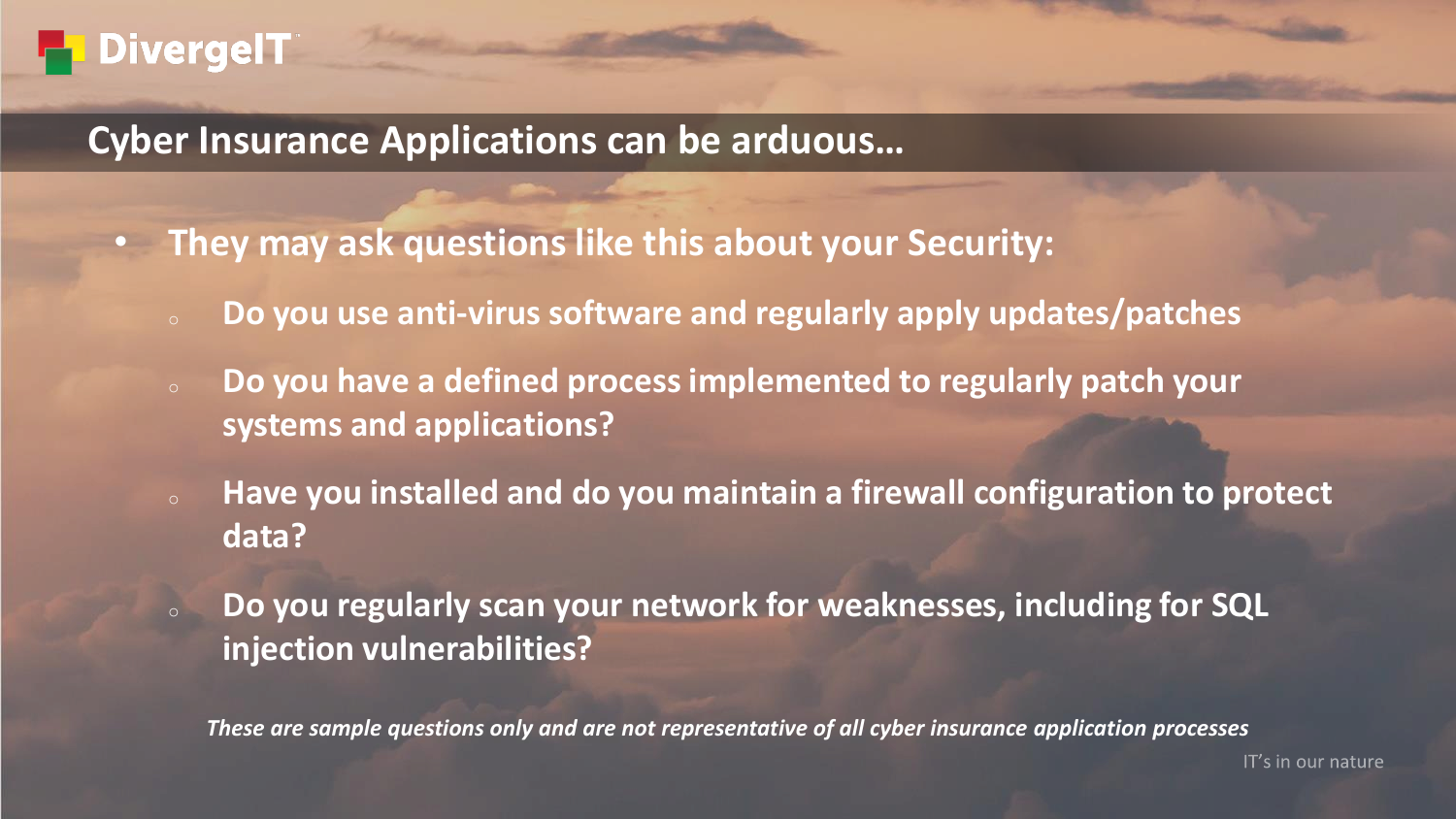## **FRIDivergelT**

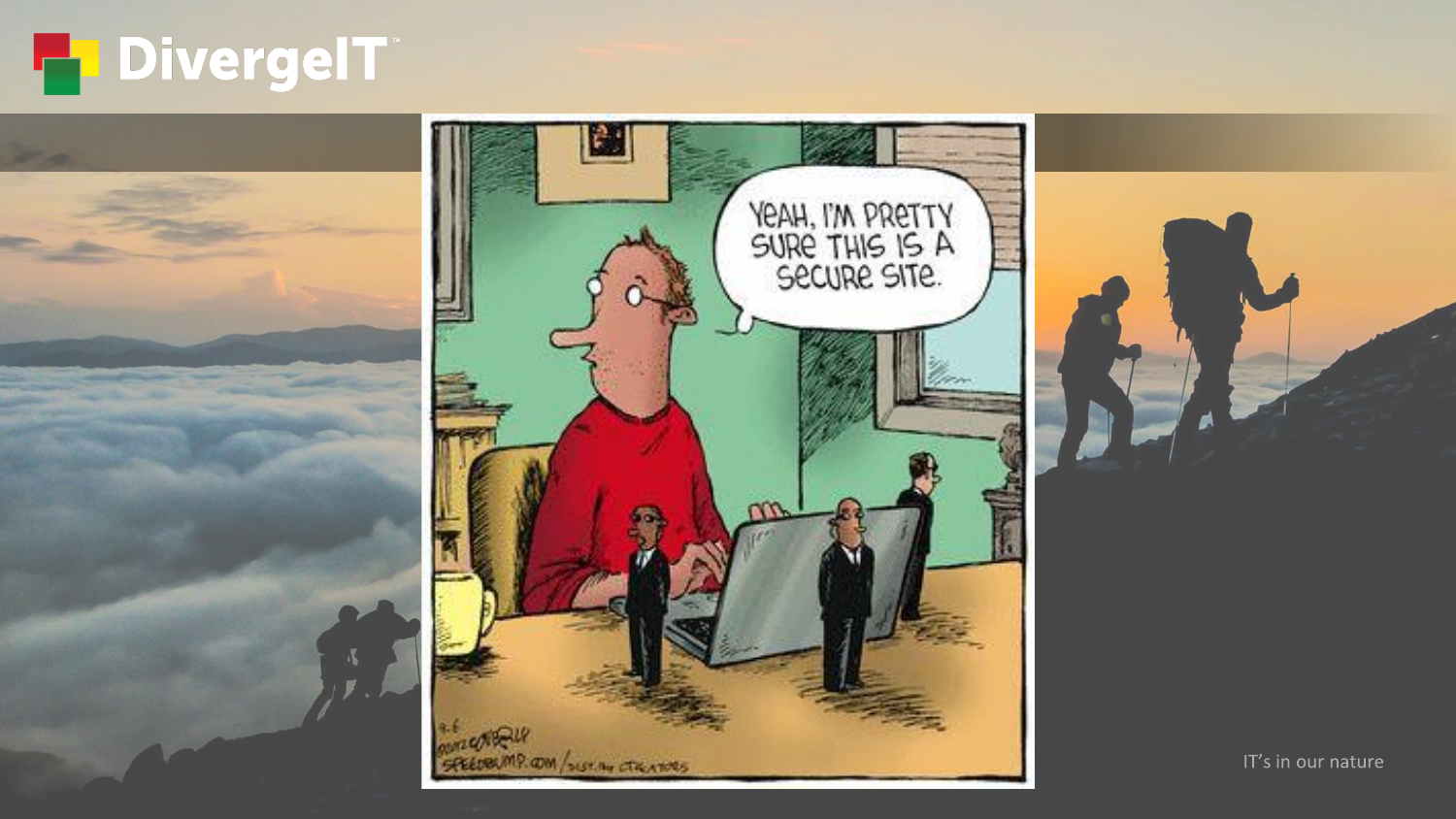

## **Guidelines to help shape your IT Strategy**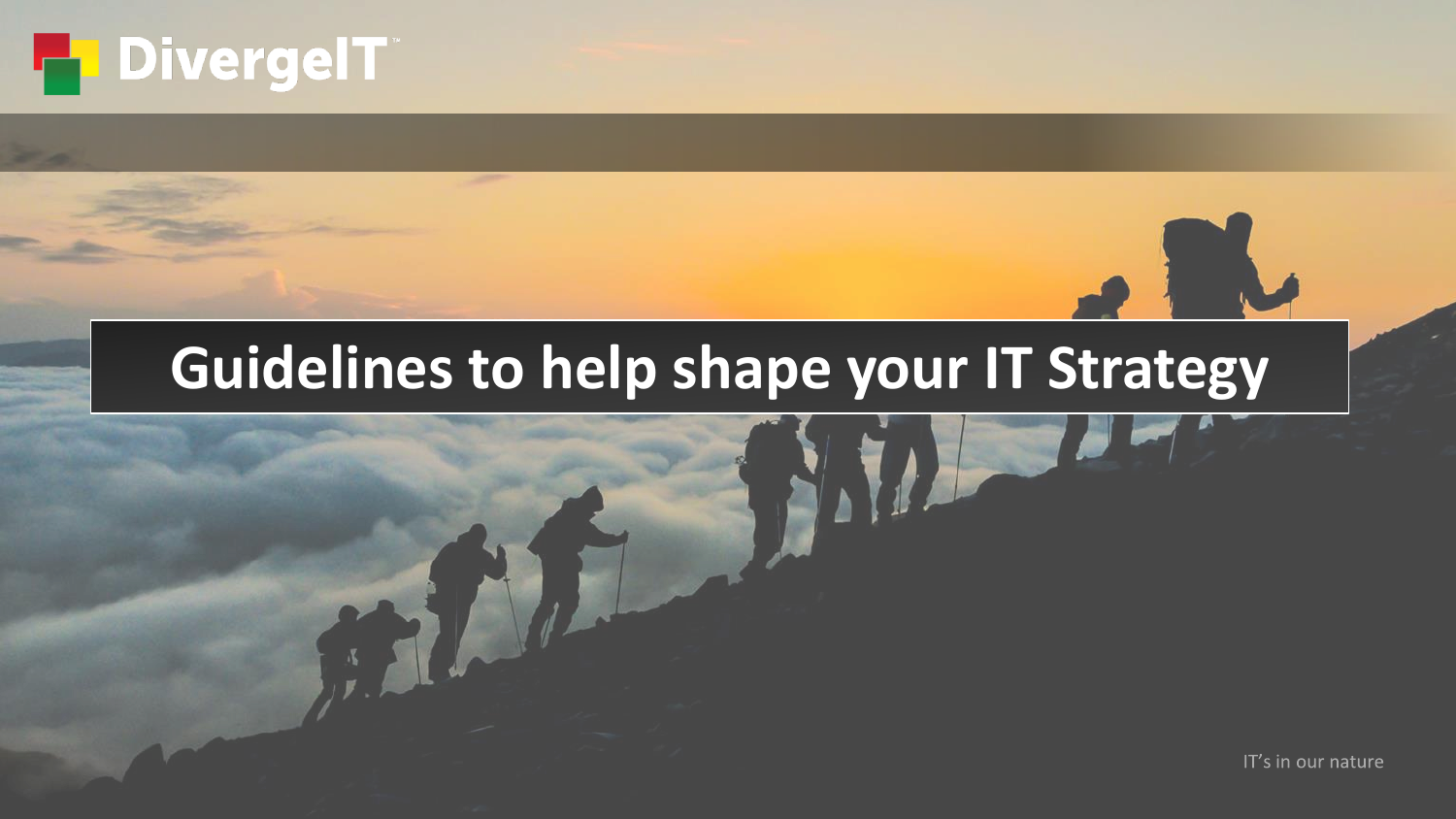## **FRIDE Divergeller**

#### **Some questions to guide you in your search for IT Happiness**

- **Have you performed a third-party assessment on your IT environment?**
- **What size organization are you?**
- **What is your security posture?**
- **Do you require more attention in certain areas like security or data privacy?**
- **Are you relying too much on one resource?**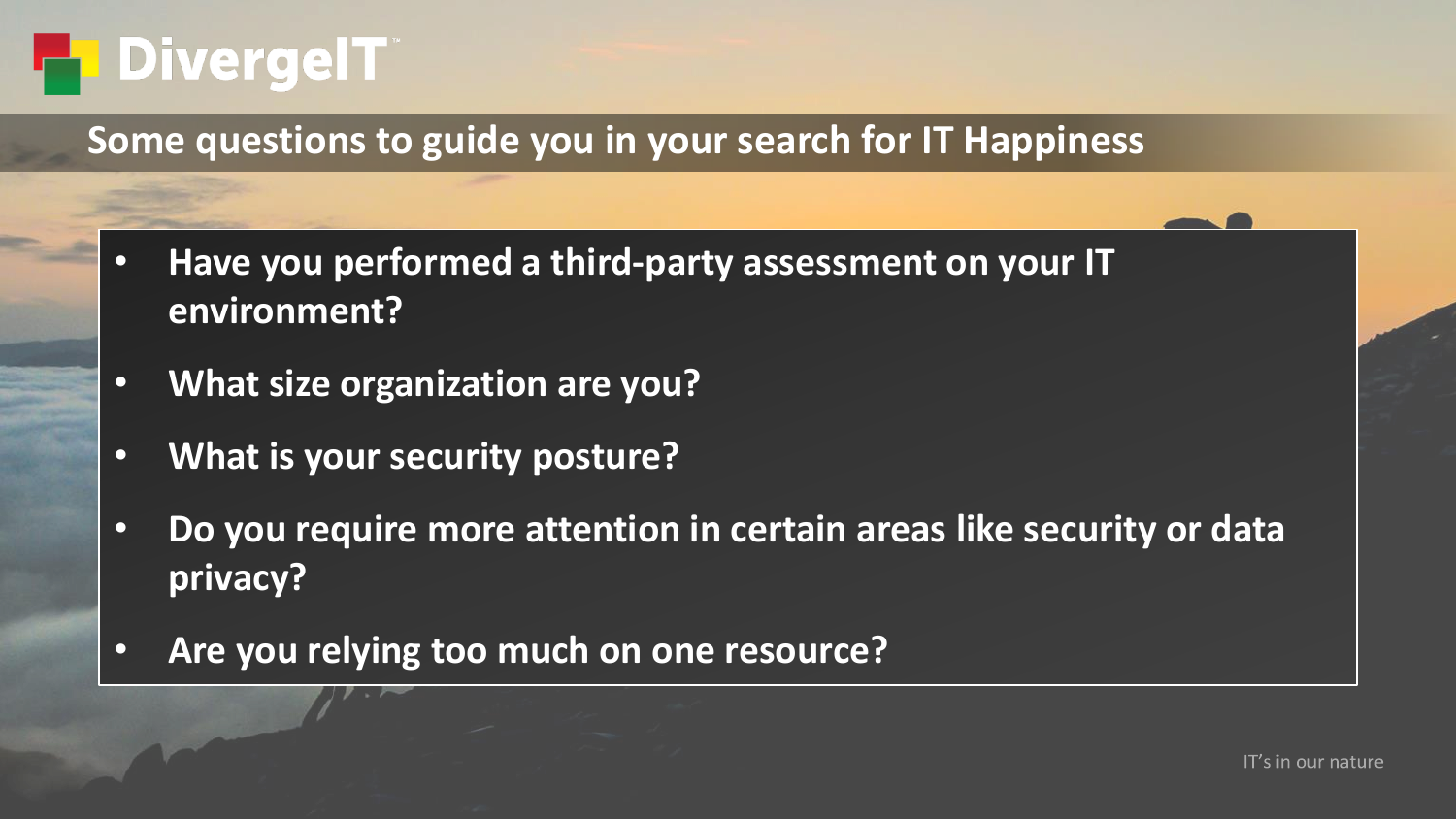## **FRIDivergelT**

- **Is your approach evolving with a changing IT landscape?**
- **How are you measuring success?**
- **Are their gaps in your cyber insurance coverage?** • **Are you asking the right questions?**